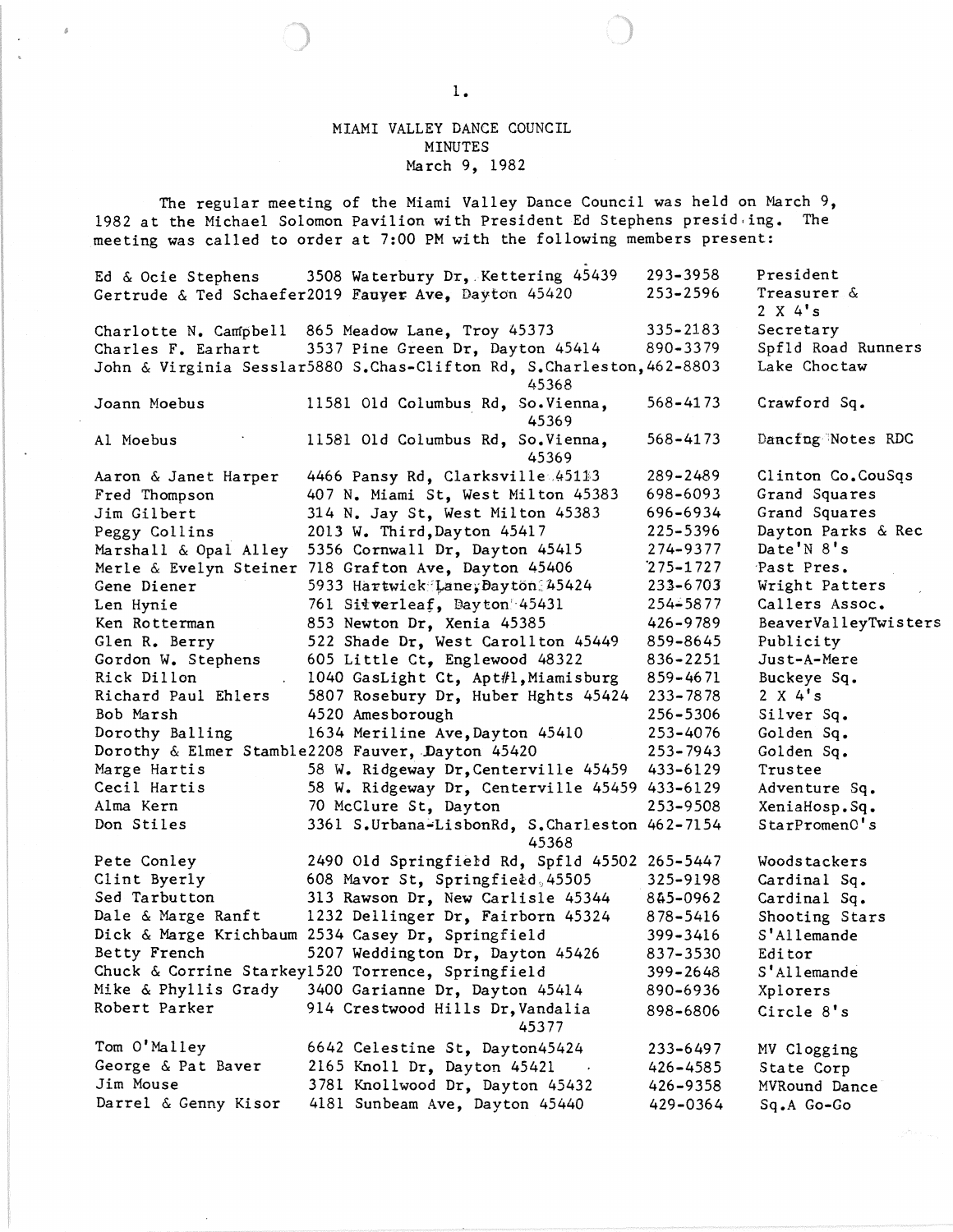Liz & Jack Gangluff 3010 Kenmore Ave, Dayton 45420 Butch & Marilyn Boehringer 2671 Troy-Piqua Rd, Troy 45373 Jo & Paul Bonnell 53 Corona Ave, Dayton 45419 Len Cannell 2201 Hazelhurst Ct, Kettering 45440 Donald I. Grove 905 Larriwood Ave, Kettering 45429 Bill Warrick 5033 Lauderdale Dr, Moraine 45439 Jerry Plzak 4913 Silver Arrow Dr, Dayton 45424 Harold Barkalow 244 Park Ave, E, London 43140 Mike Gallagher 311 N. Commerce St, Lewisburg45338 Dorothy Slamer 963 Sharewood Ct, Kettering 45429 Dottie Wilson 437 Bellaire, Dayton 45420 George & Mady D' Aloiso 2240 Vemco Dr, Bellbrook 45305 Leslie K. Hyll 2151 Meriline Ave, Dayton 45420 252-1789 335-8935 298-3042 294-1647 298-4820 296-1019 233-8401 852-0622 962-2579 294-0738 252-0456 848-4820 352-3514 Super B's Chargers '82-'84 Conv. Dayton Contra Twin Base Sq. A Go-Go Expressors Picadilly Dcrs. Lewisburg Prom. Wash. Sq. WhirlAWays Flairs MVFolk Dancers

After welcoming everyone to the second council meeting of the year, President Stephens introduced the MVDC officers for the benefit of the new club representatives to the Council.

The minutes of the previous meeting were approved as mailed.

TREASURER'S REPORT - Treasurer Gertrude Schaefer reported a balance on February 28, 1982 of \$46,854.79, with \$10,846.48 in the General Operating Fund, \$33,508.31 in the Building Fund, and \$2,500.00 in Escrow for 1982 Convention. The report was filed for audit.

LESSON COUNCIL - In the absence due to illness of Charlie Feeser, MVDC Vice President, Ed Stephens reported that the Council's Extended Basics Class will graduate on March 29 instead of April 5 as previously announced. Any clubs wishing to send representatives to invite the new dancers to their club dances are welcome to attend. On April 12 a Mainstream 1 & 2 Class will begin. This class will run 9 weeks; \$30 a couple; Chuck Myers, Caller; no angels.

The Advanced 1 class will begin on June 21, with Dave Hodson, Caller. The Freshman Dance, sponsored now by the Miami Valley Callers Association and held on February 28, had a good turnout. The next one will be held on March 14, 2-5 PM at the Bomberger Center. The cost is \$1.50 per person.

HONOR ROLL COUPLE - Eight nominations for Honor Roll Couple have been received as of this date. Any others must be in no later than March 16.

N8WSLETTER - Betty French, Newsletter Editor, urged everyone to put each item turned in to her on a separate sheet of paper. This simplifies her job of getting everything in the Newsletter at the right place.

SCHEDULE PRINTING=- Schedules for July-December, 1982 were due tonight **-** or at the latest within the week. A typist is needed to get this information ready for the printer. The present format cannot be enlarged. Different formats have been examined, but no solution has been found as yet. Booklet format is quite expensive. A calendar for the year format was discussed. The question was raised as to whether these schedules were used and wanted. The consensus was that they are wanted. Further investigation will be continued.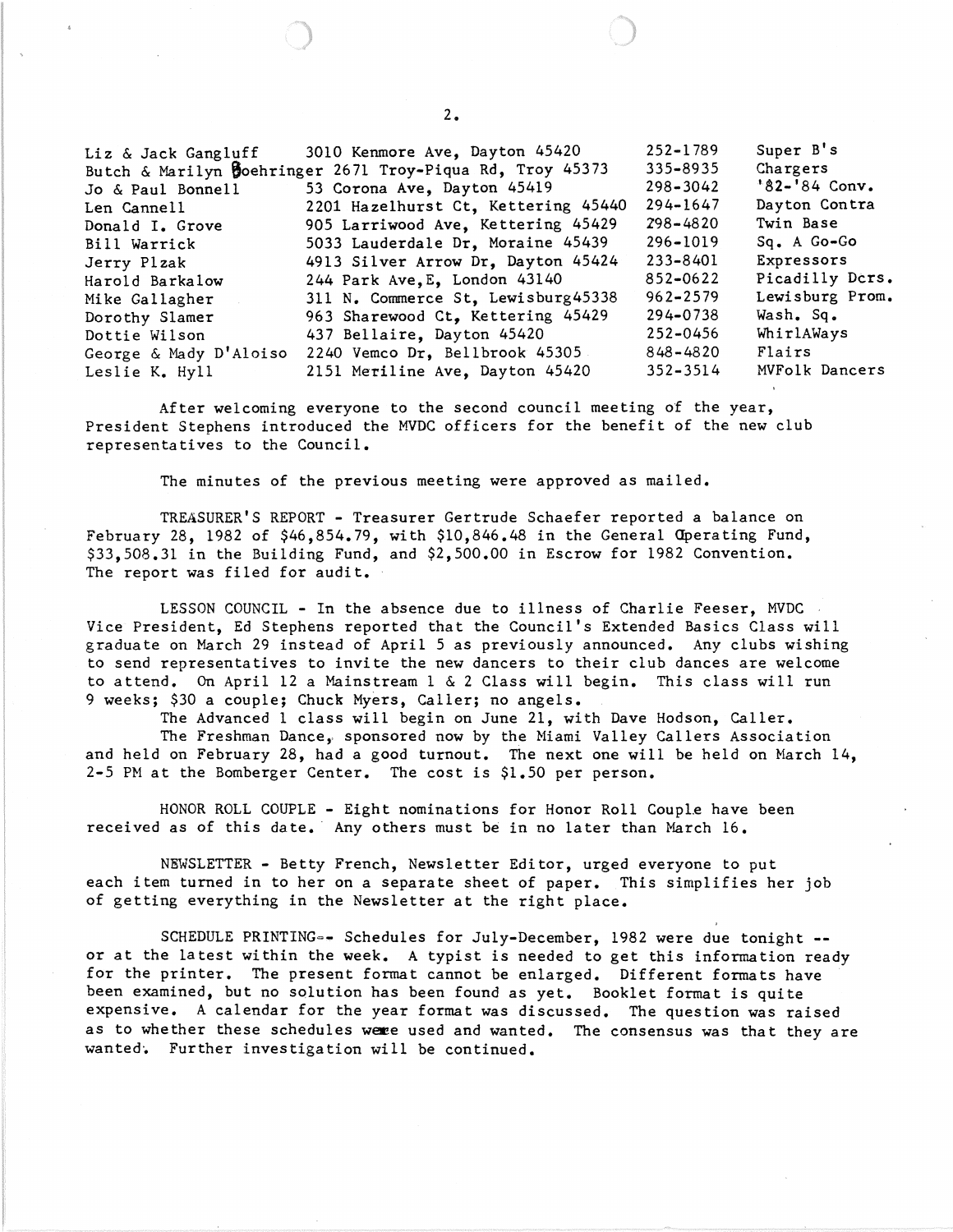MICHAEL SOLOMON PAVILION - Mady D'Aloiso called a meeting of one member from each club that dances regularly at the Pavilion for immediately following the Council meeting.

STATE CORPORATION - Representative George Baver reported that a bill naming Square Dancing as the National Dance is coming up to the House for vote. It has passed the Senate. The bill is HJR 151. Dancers are urged to write to their local representatives and senators to encourage their interest in this bill. To reach some of these people, the following phone numbers may be used:

House of Representatives - Tony Hall - 225-2843

Senate - John Glenn - 1-202-224-3353 or locally, *225-r227* 

Howard Metzenbaum - 1-202-224-2315 or locally, 225-2528 WHITE HOUSE - 1-202-456-7639

On April 26 a group of square dancers made up of one representative couple from each state will be at the Capitol to give a demonstration of square dancing. Representing Ohio will be Don and Barb Garris from Cleveland. Don was Chairman of the Cleveland ,Convention'last year and is Immediate Past President of the State Corporation. Square dancers are urged to contact their representatives and senators prior to that date. Post cards and other information are available to help with this.

1982 STATE CONVENTION - Paul Bonnell reported that at the last State Corporation meeting Dayton was given the 1988 State Convention and Columbus the one in 1989. The convention has been booked and the hotels have been alerted for 1988.

If a club has 100% of its membership pre-registered for some part of the convention, the president of the club must let the Bonnells know by mid-April.

Guests at the convention are welcome with no charge, but they must register at the Hospitality Desk and they must know a caller or dancer in attendance at the convention. Guests will be given a tag that will admit them to the dancing area.

Convention dress is not mandatory. The Dayton Convention dress will be worn until Saturday evening. This is done so people coming in will recognize Dayton dancers in case they have questions or need assistance. If at all possible, please change on Saturday evening. After the Cincinnati show on Saturday evening, their convention dress should be foremost to help them push next year's convention.

Convention Executive Boarq Members are visiting as many clubs as possible to se11 convention ribbons.

Paul Bonnell wanted to dispel two rumors: (1) No, he is not retired. We works a full time job 40 hours a week. (Jo works about 60 hours a week on the convention.) (2) No, they are not on a convention expense account.

Sixteen club representatives showed up for the Work Committee meeting on Saturday, March 6. All clubs were contacted. There are lists on the bulletin board at the Pavilion (AND ONE IS INCLUDED WITH THESE MINUTES) of the Convention Work Schedule. People desiring to work in one hour shifts-or more- should contact their club representative or the Convention Chairman for the job and possible hours they can work.

The Callers Schedules for the Convention are not availæble.

There will be a MVDC meeting lounge in Room 201 at the Convention Center. Glen Berry passed out a convention Publicity Bulletin to the representatives present. This includes a lot of important information about the convention.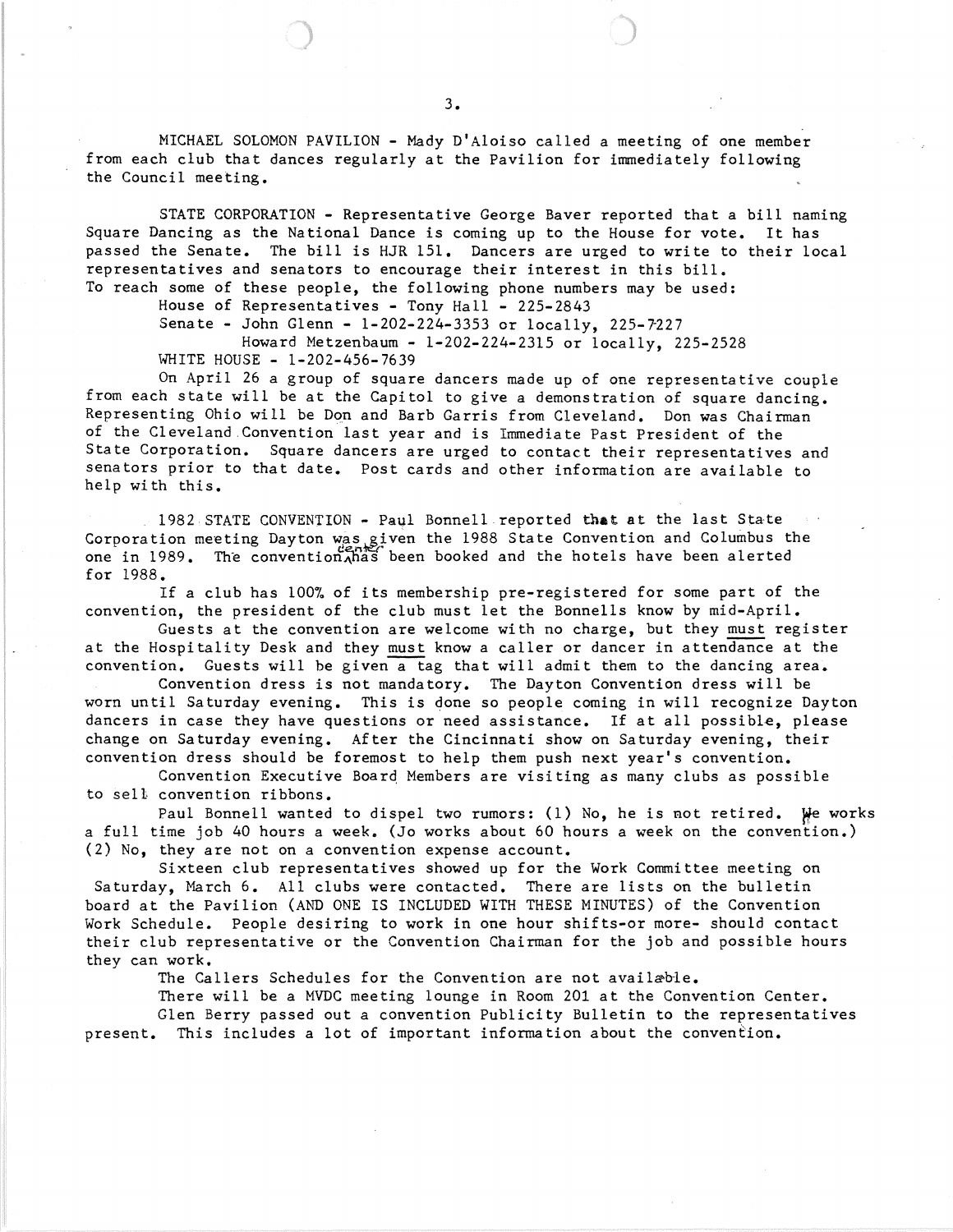|                                                                                                                                                                                                |                                                                                                                                                                                                                                     | CONVENTION WORK SCHEDULE                                                                         |                                                                                                                         |                                                               |                                                 |
|------------------------------------------------------------------------------------------------------------------------------------------------------------------------------------------------|-------------------------------------------------------------------------------------------------------------------------------------------------------------------------------------------------------------------------------------|--------------------------------------------------------------------------------------------------|-------------------------------------------------------------------------------------------------------------------------|---------------------------------------------------------------|-------------------------------------------------|
| DAY & TIME                                                                                                                                                                                     | HOSE ITALITY                                                                                                                                                                                                                        | CALLERS LOUNGE                                                                                   | REGISTRATION                                                                                                            | SEWING ROOM                                                   | HUTELS                                          |
| FRI. $3-4$ P.H.                                                                                                                                                                                | DESK & GREETER                                                                                                                                                                                                                      |                                                                                                  |                                                                                                                         |                                                               | 8                                               |
| $\mu - 5$<br>$5 - 6$<br>$6 - 7$<br>$7 - 8$<br>$3 - 9$<br>$9 - 10$<br>$10 - 11$<br>11-12 Mid.<br>12-1 A.M.                                                                                      | $\mathbf{L} \mathbf{G}$<br>2II<br>$\iota \mathfrak{g}$<br>2H<br>6G<br>2H<br>6G<br>2H<br>$l_iG$<br>2H<br>$\iota\mathfrak{c}$<br>2H<br>LG<br>2H<br>2H                                                                                 | 2<br>2<br>2<br>$\begin{array}{c}\n 2 \\ 2 \\ 2\n \end{array}$                                    | 2<br>$\overline{c}$<br>$\overline{L}$<br>4<br>$\overline{2}$                                                            |                                                               | 8<br>8<br>$\begin{array}{c} 8 \\ 8 \end{array}$ |
| SAT. 8-9 A.M.<br>$9 - 10$<br>$10 - 11$<br>$11-12$ noon<br>12-1 P.M.<br>$1 - 2$<br>$2 - 3$<br>$3 - 1$<br>$4 - 5$<br>$5 - 6$<br>$6 - 7$<br>$7 - 8$<br>$-2$<br>$9 - 10$<br>$1 - 11$<br>11-12 Mid. | 2H<br>$\mu$ G<br>2H<br>6G<br>2H<br>6G<br>2H<br>6G<br>2H<br>6G<br>2H<br>6G<br>2H<br>6G<br>2H<br>6G<br>2H<br>6G<br>2H<br>6G<br>2H<br>6G<br>2H<br>6 <sub>G</sub><br>2H<br>2H<br>$\overline{\mathsf{L}}\mathsf{G}$<br>$L_G$<br>2H<br>2H | 2<br>$\overline{c}$<br>$\overline{c}$<br>200022222<br>$\begin{array}{c} 2 \\ 2 \\ 2 \end{array}$ | 2<br>4<br>և<br>2<br>$\frac{2}{2}$<br>$\frac{2}{2}$<br>$\frac{2}{2}$<br>$\overline{\mathfrak{h}}$<br>4<br>$\overline{2}$ | 2<br>$\overline{c}$<br>4<br>4<br>4<br>$\frac{2}{2}$<br>4<br>4 |                                                 |
| SUN.10-11 A.M.<br>$11-12$ noon<br>$1 - 1$<br>$\Gamma_\bullet M_\bullet$<br>$1 - 2$<br>$2 - 3$<br>$3 - 4$<br>3:30 P.M.                                                                          | 2H<br>2H<br>2H<br>LG<br>L G<br>2H<br>$\frac{1}{4}G$<br>2H<br>LG<br>2H<br>JOB DESCRIPTIONS                                                                                                                                           | 2<br>$\overline{\mathcal{L}}$<br>$\overline{c}$<br>$\overline{c}$<br>EXECUTIVE COMMITTEE         | $\frac{2}{2}$                                                                                                           | 4                                                             | 6<br>6                                          |
| Deanie Clemm<br>HOSPITALITY<br>H- Hospitality Desk                                                                                                                                             |                                                                                                                                                                                                                                     |                                                                                                  |                                                                                                                         |                                                               |                                                 |
|                                                                                                                                                                                                | G- Greeters                                                                                                                                                                                                                         |                                                                                                  | stand at Front Doors & Skyway                                                                                           |                                                               | $298 - 5470$                                    |
| REGISTRATION                                                                                                                                                                                   |                                                                                                                                                                                                                                     | Work at Desk getting people registered                                                           |                                                                                                                         |                                                               | Janet Claudepierre<br>433-1128                  |
|                                                                                                                                                                                                |                                                                                                                                                                                                                                     | C'LLERS LOUNGE Working Table OUTSIDE of Lounge on Mezzanine                                      |                                                                                                                         |                                                               | Betty & Pete French<br>857-3530                 |
| SER. THG ROOM                                                                                                                                                                                  | Helping with patterns                                                                                                                                                                                                               |                                                                                                  |                                                                                                                         | Doris Warren                                                  | 256-7510                                        |
| HOTELS                                                                                                                                                                                         |                                                                                                                                                                                                                                     | Greet, any assistatce needed, directions to<br>Conv. Center or Restaurants                       |                                                                                                                         |                                                               | Deannie Clemm<br>298-5470                       |

 $\label{eq:2} \frac{d\mathbf{r}}{dt} = \frac{1}{2} \sum_{i=1}^n \frac{d\mathbf{r}}{dt} \mathbf{r}_i \mathbf{r}_i \mathbf{r}_i \mathbf{r}_i$ 

 $\begin{array}{c} -\frac{1}{2} \\ -\frac{1}{2} \end{array}$ 

 $\frac{1}{4}$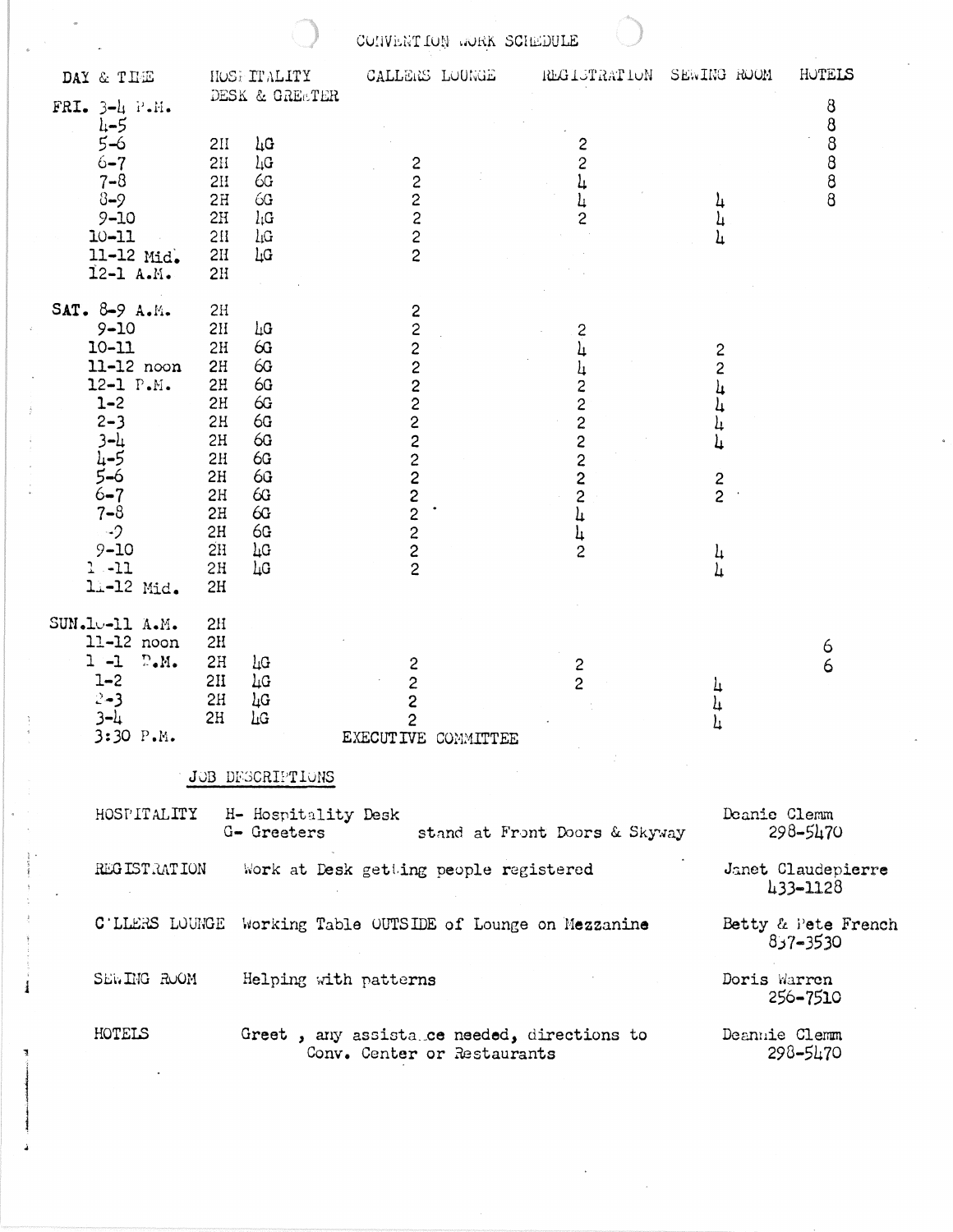The scheduled discussion on the MVDC Constitution which was to be led by Walt Wilson, Past President, was not held due to Walt's being in the hospital.

A letter has been received from the Dayton Chamber of Commerce asking the MVDC to join the Chamber. No action was taken.

BANNER RAID RECOGNITION - A form is now available for submitting Honor Raider Candidates. If a person has 100 raids for one club, that club should certify the number of raids. If the person has 100 raids combined' for more than one club, all clubs included must certify the number of raids the person has made for their club. A special badge will be given to these Honor Raiders.

It has not been possible to arrange a 61ub Leadership Clinic for this Spring, but efforts will continue toward planning one for the Fall.

CLUB REQUESTING MVDC MEMBERSHIP=- The Beaver Valley Twisters Square Dance Club requested membership in the Council. The Twisters dance every Thursday evening, 7:30-10:00, at Charles Baver Hall, Highmont and Beaver Creek Street, Beavercreek. The club caller is Len Hynie and they dance at plus level. Keith Ratterman is their representative. It was moved by Ted Schaefer and seconded by Dorothy Balling that the. club be accepted into the Council. The Beaver Valley Twisters were welcomed into the Council.

OTHER BUSINESS - There will be a Benefit Dance for Adult Foster Care at Wampler's Arena in July. Margo Smith, Country-Western star, will be featured. They are requesting a square dance demonstration for the benefit. Glenn Berry, Publicity Chairman for MVDC, will work on this project.

Each club representative was asked to stand and tell about their club and any future special activities they have planned. The special dances are listed below:

CLINTON COUNTY SQUARES - All Nighter, April 10, Jim Erbaugh and Curly Roe. LAKE CHOCTAW TWIRLERS - Special Dance, March 28, Joe Chiles and Country Gentlemen, 2-5PM. DATE N 8'S - Half Nighter, April 10. GRAND SQUARES - March 26, Don Kinnear. HOSPITALITY SQUARES - March 23, Larry Parrella. CARDINAL SQUARES - March 12, Jerry Helt. SHOOTING STARS - Bus trip to National Square Dance Convention in June. 4 seats left. S'ALLEMANDES - Sunshine Promenade, Bill Volnar; Rounds-Chuck and Barb Jobe; Sunday, April 18. S'Allemandes will celebrate their 28th Anniversary on March 27. JUST-A-MERE - April 3, Fred Endsley and Pam Cooper. April 25, Joe Chiles and Country Gentlemen. JO AND PAUL BONNELL - representing all the dancers--one great big dance, MAY 7, 8, 9,  $\cdot$  CONVENTION CENTER!!! DAYTON CONTRA CLUB - 6th Annual Festival, May, 6, Sorrell's Courtyard. TWIN BASE SQUARES - April 25 - Tri-State Singles, Pavilion, 2-6 PM. May 2 - Bill and Ron Everhart Special, Bomberger Center 2-7 PM. Washington Squares - Pavilion, March 21, 2-5 PM, Don Kinnear.